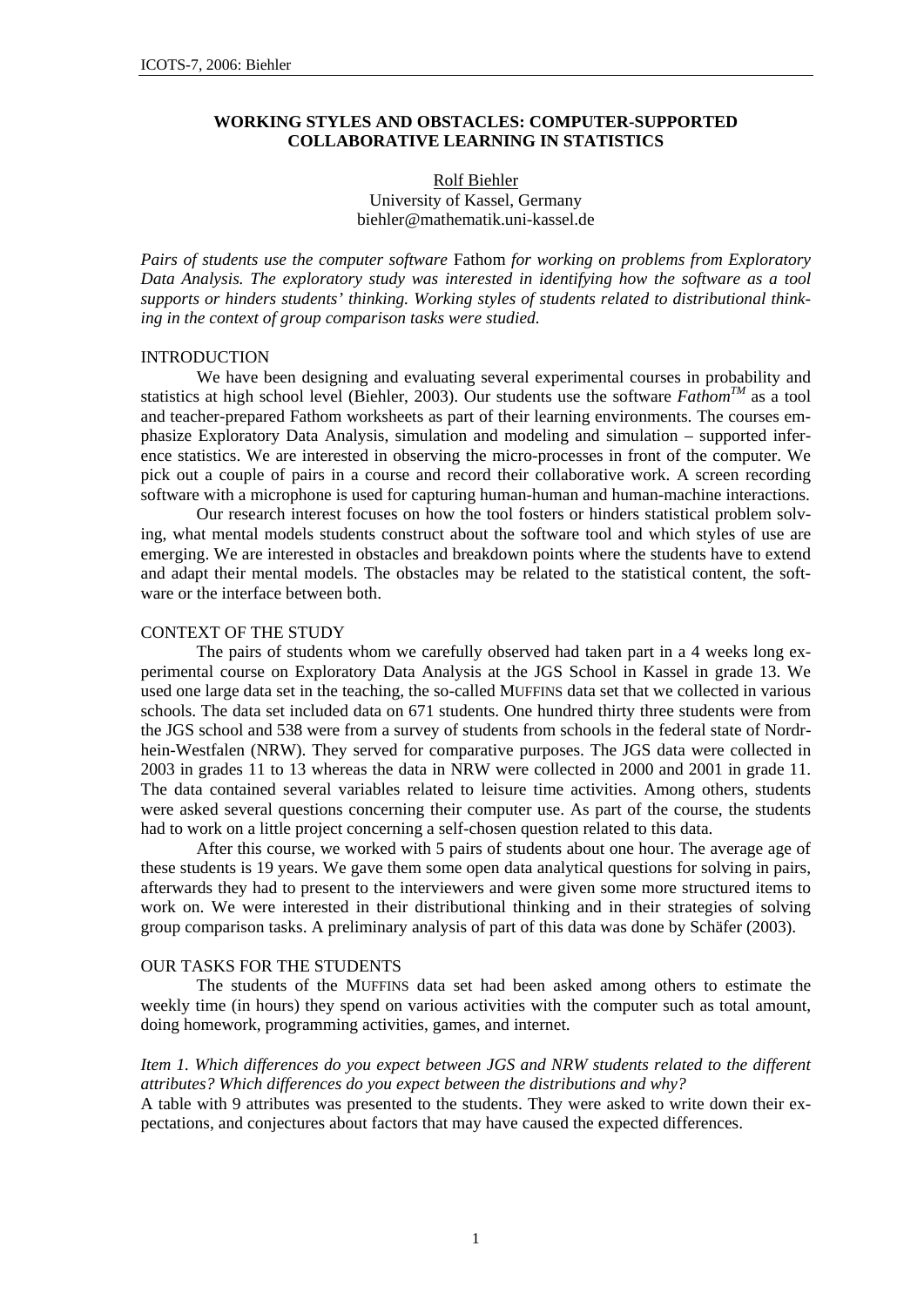*Item 2a. Analyse the attribute time\_comp (weekly hours of computer use) and compare the JGS and the NRW students.* 

*Item 2b. Do the comparison for the JGS and the NRW students for each sex separately and compare the results. Use filters for selecting subgroups if appropriate.* 

The students got 10 minutes for item 2a, for instance, and were asked to present the results to the interviewers afterwards. The following set of diagrams could have been produced by the students for working on item 2a. They show the differences of the distributions.



Item 2b required new statistical thinking with 3 attributes and a more complex use of the software from the students. The display we used as a starter for item 3 below shows the changes and differences students would see, when using box plots.

*Item 3a. How would the box plot of the young females of JGS (JGS\_f) look like if they all just spend 1,75 more at the computer than the young women of NRW* [1,75 is the median difference]?

*Item 3b. Why does the real box plot look differently than the hypothesized box plot.*



#### DISTRIBUTIONAL THINKING

*Results of Item 1.* We explicitly asked about distributions to evoke distributional concepts. The results in this respect were disappointingly clear. Statistical concepts were used in none of the 45 responses (5 pairs, 9 variables), neither mean or average nor formulations such as "tend to" were used. 4 of the 5 pair expected that the JGS students will spend "more" time on using the computer, one pair expected no change. Although the formulations differed in details, none of the group changed their everyday language style. The pairs differed considerably with regard to the reasons they gave for the expected change. The major arguments were related to the time difference between 2000/01 and 2003. In 2003 as compared to 2001, we have better access to internet and wider availability of computers at home. Another factor could be that JGS students were older than the NRW students. We interpret this result as an indication of anchoring distributional thinking in everyday language practice.

### STRATEGIES IN GROUP COMPARISON

*Results of Item 2a.* Group comparison was practiced in the classroom but not standardized with regard to the approach. We were interested what working styles had emerged and whether distributional thinking can be observed in a more elaborated way.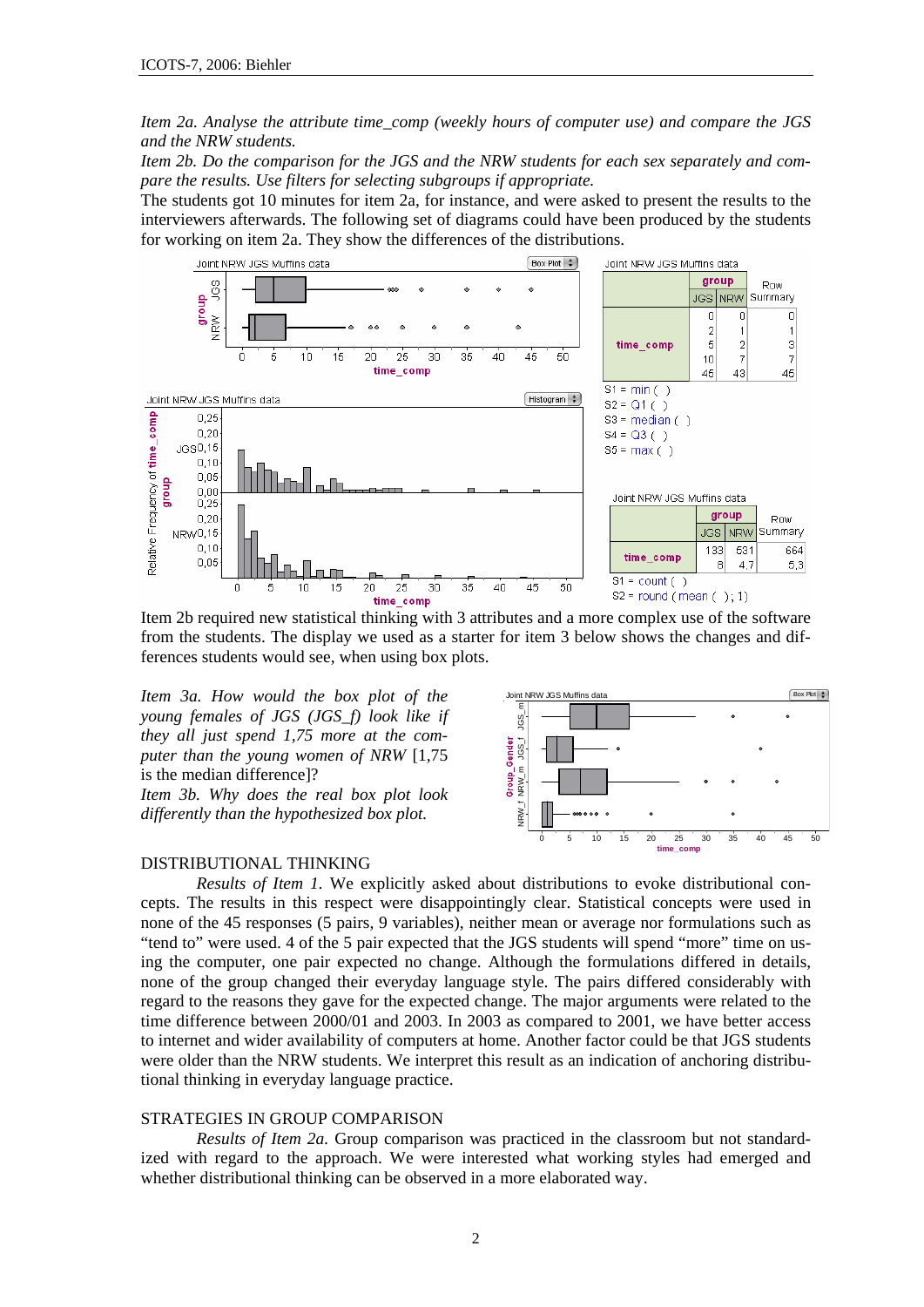*The software as a supportive tool.* The software *Fathom* makes group comparison with one diagram very easy. All four of the above diagrams can be easily generated by putting the analysis variable on one of the axes and the grouping variable on the other axis that is perpendicular to it. All students used this facility. Defaults of the software influenced the analysis in various respects. When a grouping variable is added to a histogram with absolute frequencies, *Fathom* by default generates histograms with absolute frequencies. Too often students used these histograms instead of changing to relative frequencies. Different from younger students, our students became immediately aware of the inadequacy of using absolute frequencies for comparative purposes, when prompted. *Fathom* was supportive with regard to interactively changing the display type. Students often used this facility and practiced "graph hopping."

*Organizing before analyzing.* However, nobody did arrange multiple diagrams for comparison similar to our above graph although the software supports the spatial arrangement of various diagrams in one interactive worksheet. The changing (and replacing) of displays obviously was an easier default for our students than producing multiple diagrams. Readable tables with rounded numbers and where information is split into several diagrams were used in our above diagram. We split the table into two, rounded the value of the mean to one decimal digit, and arranged the group categories horizontally to make the *Fathom* tables more readable than in the version where the group is assigned vertically to the summary table. We did not observe such refinements in students' work: tables and graphs often tended to become overloaded.

*Data analytical working styles.* Although several examples of data analysis were presented in the classroom the strategy or working style was not something that was explicitly to be learned. This partly explains the large variety of different styles we observed.

Pair 5 adopts a strategy of *successive interactive refinement in the analysis of distributional differences* with a high level knowledge of relations between summary statistics and diagrams. First they calculate the mean and observe the mean difference between both groups. Then they add the median and conjecture that there may be outliers explaining the lower medians. They argue: " … a median of nearly 5 and a mean of 8 means that many people say that they spend not much time at the computer but that some spend very much time." The students seem to correctly construct and interpret the difference between mean and median as a measure of skewness, which was not part of the teaching unit. After this, they check the distribution shape with histograms. Detailed comparisons are not successful because they compare absolute frequencies. They become aware of this limitation and intend to compare "proportions" and "quartiles." Although they do not remember how to display relative frequencies in the histogram, they manage to use the summary table for this purpose. They "see" a higher spread in the JGS histogram and check this with box plots in the next step. They carefully analyse the box plots and recall the meaning of the outliers which are and borders of the box solutions within state

outliers, whiskers and borders of the box. Although these constructions are partly not correct the episode shows the students' careful meaning construction activities. The carefulness of meaning construction is also indicated by the following episode. They plotted the median into the histograms as in the diagram to the right. *Fathom* shows the ful meaning construction activities. The  $\frac{3}{8}$   $\frac{3}{8}$   $\frac{3}{8}$   $\frac{3}{8}$   $\frac{3}{8}$   $\frac{3}{8}$   $\frac{3}{8}$   $\frac{3}{8}$   $\frac{3}{8}$   $\frac{3}{8}$   $\frac{3}{8}$   $\frac{3}{8}$   $\frac{3}{8}$   $\frac{3}{8}$   $\frac{3}{8}$   $\frac{3}{8}$   $\frac{3}{8}$   $\frac{3}{8}$ 



whereas the medians are plotted separately for each group. The students try to understand this and conjecture that the total median is the average of the two group medians. Although this is not precisely true, this shows a successful constructive attempt in the correct direction. Later on, they also carefully compare computed proportions to proportions displayed in box plots and histograms.

 Pair 1 had an elaborated "*picking out the best*"*- strategy.* From each display they picked up what they thought was best displayed in the particular graph: they used summary tables for exact numbers especially mean and median, box plots for spread and outliers, histograms for popular values. They discovered the high frequency of students in the class from 0 hours to less than 1 hour in the histogram. In contrast to pair 5, a very detailed comparison of different displays could not be observed. Pair 1 invented themselves an adequate strategy of group comparison,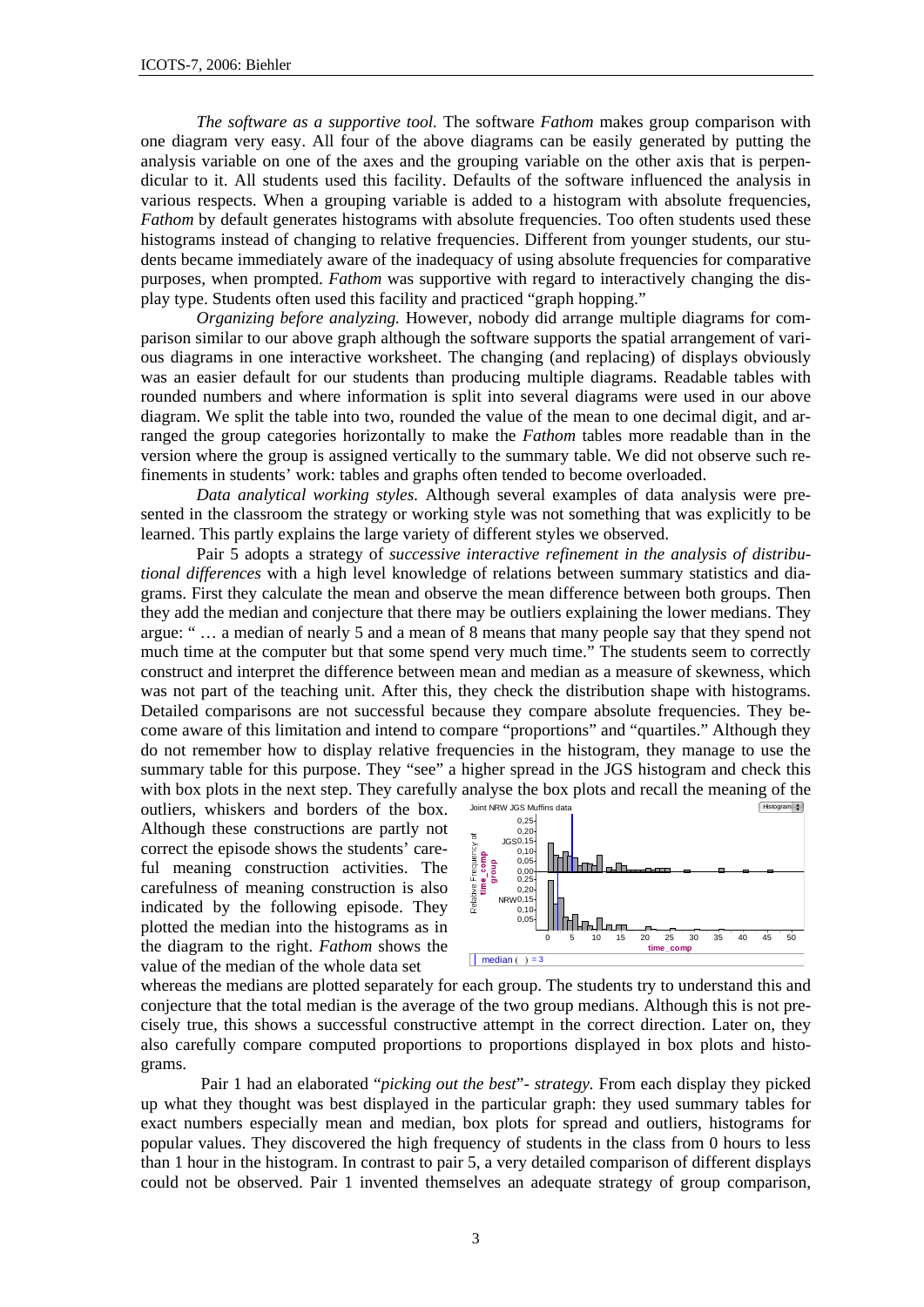namely using cut-off points and comparing in both groups the relative frequency left or right from these cut-off points. The display to the right is quoted from their work. The NRW group uses the computer less, because 54% of them use them less than 3 hours whereas only 29% of the JGS group uses computers less than 3 hours, and so on. This on the one hand shows how the openness of the software supported students' constructions. On the other hand we may interpret this type of comparison as a certain resistance to work with the usual



statistical concepts of quartiles, measures of spread and location (Bakker *et al*., 2005). Despite the their elaborate strategy the students did not use box plot and histogram as global distributional displays.

Three pairs (2, 3, 4) more or less consider their tasks finished after they had calculated and compared means and medians. We can reconstruct their strategy as a "*hypothesis testing strategy*." If the means or medians already show the direction and amount of the difference, what else should they study to confirm their conjecture? Describing the group difference as a difference of means or medians (increase of 3 hours) was natural and not a problem as it was observed with earlier children (Konold and Pollatsek, 2002). Further diagrams were generated mainly in reaction to an interviewer prompt. Either they were regarded as merely ornamental or they were just analyzed with regard to the expected differences. Typical is the following episode from pair 2 who conceives their task more as a hypothesis testing task: "it is clear already (!) from the numbers that the computer use has strongly increased in the recent two years … the means show it even clearer. The difference is 3.3 [and the median difference is 3 only]." Further displays are questioned with regard to whether they confirm the hypothesis of the difference. Pair 3 refers to the median difference indicating that the JGS students use the computer much more, and then: "This is confirmed by the histogram that shows that a large bulk has nearly no computer use." Again, the students do not see this information as a different aspect of the distributional difference to be explored but just as further evidence for their qualitative hypothesis.

#### CONTEXTUAL INTERPRETATIONS

*Centre*. For our students, location and centre is the most natural group property that can be related to qualitative changes that they expect due to various factors. Hypotheses such as "JGS students spend more time at the computer" can be seen as supported by the shift of location and centre. The amount of change is measured by the difference of means or medians.

*Spread*. Spread differences are interpreted as a by-product of differences in location only by some of the pairs. If the quartiles change differently than the measures of centre – as in this example – a different spread is just resulting. For instance, pair 3 comments the box plot after the interviewer has prompted them. "Here we are seeing a larger spread [in the JGS group], because (!) there is a shift to the right, … the large bulk is shifted to the right... The spread is larger in the JGS group. This is due to the fact that the JGS data are more distributed, not so concentrated between 0 und 2…" In a descriptive manner, increased spread can be just interpreted as "more diversity" in a group. At an explanatory level one may speculate about reasons for increased diversity. One could argue that the increased availability of computers and internet has increased diversity as some do make hardly no use of it whereas others take up the opportunities. A descriptive and explanatory interpretation of spread was not evoked at all in this item. We had to prompt students in item 3 (below) in order to get better results.

*Outliers*. Outliers can be interpreted as due to exceptional circumstances, in this case by extreme habits as extended internet surfing, chatting or playing computer games. This hypothesis could have been further explored by checking how these extreme students' had answered to other questions such as time for computer games. This is only done by one pair who attributed the outliers to "computer freaks" namely to King of Case players. This remains merely speculative. The students didn't take up this opportunity for a deeper contextual analysis.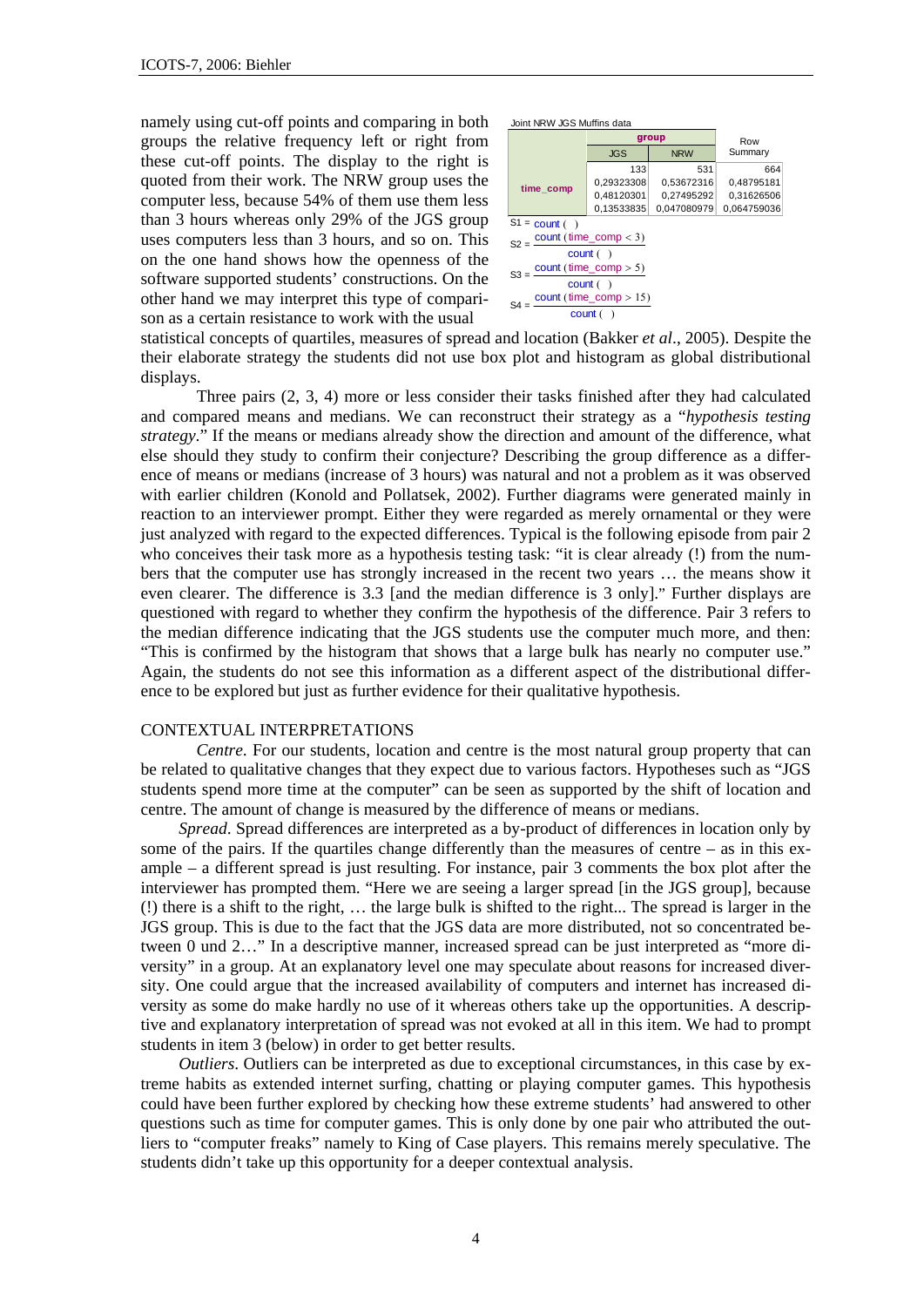*Shape* as such was not a concept taught in the unit. This explains that some of the pairs struggle with phenomena that we would describe as skewness or varying density without being able to conceptualize them adequately. The data are skewed to the right. If the data were distributed according to the lognormal distribution (they are very close) one could hypothesize that the data come from a stochastic process with many small multiplicatively interacting causes just as symmetrical distributions that are close to the normal can be hypothetically explained as being generated by a process of many small additively interacting little causes. It is clear that we did not observe such interpretations as this was not taught in the classroom.

*Changes in shape.* It at all, this is brought to the attention to our students by comparing box plots. In other studies we had found the notion of shift of the box plot helpful, as well as the distinction of uniform and non-uniform shifts. But these concepts were not part of the teaching unit at school, partly because the teacher was hesitating to introduce too much new terminology.

A contextual interpretation of shape changes is possible but was not observed with our students. The non-uniform shift from the NRW to the JGS data might be interpreted as due to something like the following mechanism. Assume that the underlying boundary conditions in the year 2000/01 have always produced data of computer use similar to the NRW data. If these conditions change there maybe a subgroup of the students who change their computer habits only a little bit whereas others change it dramatically. Therefore we expect more diversity, and we may expect more diversity especially in the relative heavy users of computers as compared to the low users. This may explain the shift of the median, means, and upper quartile by three hours per week, whereas the shift of lower quartile is only 1 hour and the minimum has not changed at all.

# COPING WITH STATISTICAL AND COMPUTATIONAL COMPLEXITY<br>
Item 2h intro- Joint NEW JGS Muffins data

Item 2b introduced complexities. In statistical respect we have a three variable problem and with regard to the software there are several solutions and the situation is new for the students and they have to adapt their software knowledge to it. Working on item 2b could have led to the diagrams.



*The software as a supportive tool.* We get the first pair of graphs by starting with a box plot split according to group. Then filters for male or females are added. The box plots can be produced similarly. We can easily generate a two-way table of Gender and group with frequency counts. Then we can replace the formula *count( )* by any other formula. This formula will be evaluated in the four subgroups separately. The latter option requires a clear and more advanced knowledge of the behaviour of two-way summary tables that was not discussed in the classroom. This task made a lot of implicit problems observable, especially limited mental models of the software and limited experience with complex comparisons.

*Filters.* Filters have to be added locally to the graph. Students tried filters on the data table (no effect), on the collection (is o.k. but it is impossible to produce two graphs with different filters), on the summary table (option not available in the context menu). *Drag and drop facilities.* Students tried to just drag and drop the third variable into a graph or a summary table. This is an *overgeneralization* of the experience they had made with *Fathom* so far, however, this does not give satisfactory results here. A third variable in a histogram is interpreted as a legend attribute, in the box plot it is not possible, a third variable in a summary table has different effects, depending on where it is dropped. Such overgeneralizations are quite common in other uses too.

*Organizing before analyzing; data analytical working style.* Whereas the working style of interactive switching between default displays was at least of some success in earlier items, in this